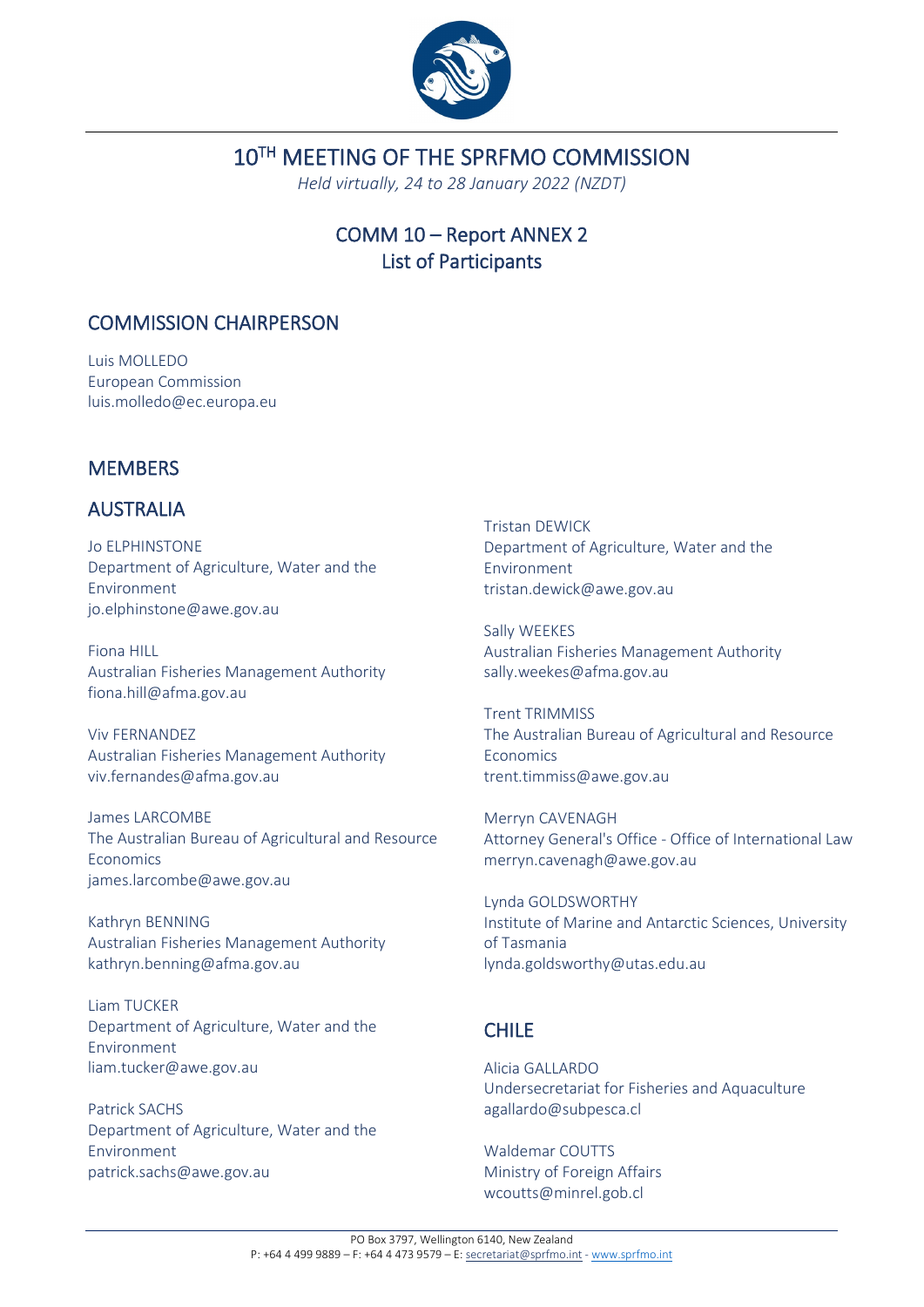

Mauro URBINA Undersecretariat for Fisheries and Aquaculture murbina@subpesca.cl

Katherine BERNAL Undersecretariat for Fisheries and Aquaculture kbernal@subpesca.cl

Osvaldo URRUTIA Undersecretariat for Fisheries and Aquaculture ourrutia@subpesca.cl

Salvador VEGA Ministry of Foreign Affairs svega@minrel.gob.cl

Pablo ORTIZ National Fisheries and Aquaculture Service portiz@sernapesca.cl

Victor ESPEJO Undersecretariat of Fisheries and Aquaculture vespejo@subpesca.cl

Renato SEGURA Ministry of Foreign Affairs rsegura@minrel.gob.cl

Julio JORQUERA Undersecretariat for Fisheries and Aquaculture jjorquera@subpesca.cl

Francisco FERNÁNDEZ National Fisheries and Aquaculture Service ffernandezu@sernapesca.cl

Aurora GUERRERO Undersecretariat for Fisheries and Aquaculture aguerrero@subpesca.cl

Jacqueline SALAS Undersecretariat for Fisheries and Aquaculture jsquiroga@subpesca.cl

Cristian QUEZADA Undersecretariat for Fisheries and Aquaculture cquezada@subpesca.cl

Marcos TRONCOSO Undersecretariat for Fisheries and Aquaculture mtroncoso@subpesca.cl

Lorena BUROTTO Undersecretariat for Fisheries and Aquaculture lburotto@subpesca.cl

Carlos AHUMADA National Fisheries and Aquaculture Service cahumadaq@sernapesca.cl

Ricardo CARCAMO Directemar rcarcamo@directemar.cl

Paola ARROYO Directemar parroyom@directemar.cl

Renzo TASCHERI IFOP renzo.tascheri@ifop.cl

Aquiles SEPULVEDA Fishery Research Institute asepulveda@inpesca.cl

Maximiliano ALARMA Centro de Investigación Aplicada del Mar alarmam@gmail.com

Andres COUVE Sonapesca andrescouve@entelchile.net

Hector BACIGALUPO Sonapesca hbacigalupo@sonapesca.cl

Macarena CEPEDA ASIPES macarenacepeda@asipes.cl

Andres DAROCH FoodCorp Chile SA adaroch@fcc.cl

Riola SOLANO Lota Protein S.A. rsolano@schultzysolano.cl

Mario TAPIA Sonapesca mario.tapia@ppulegal.com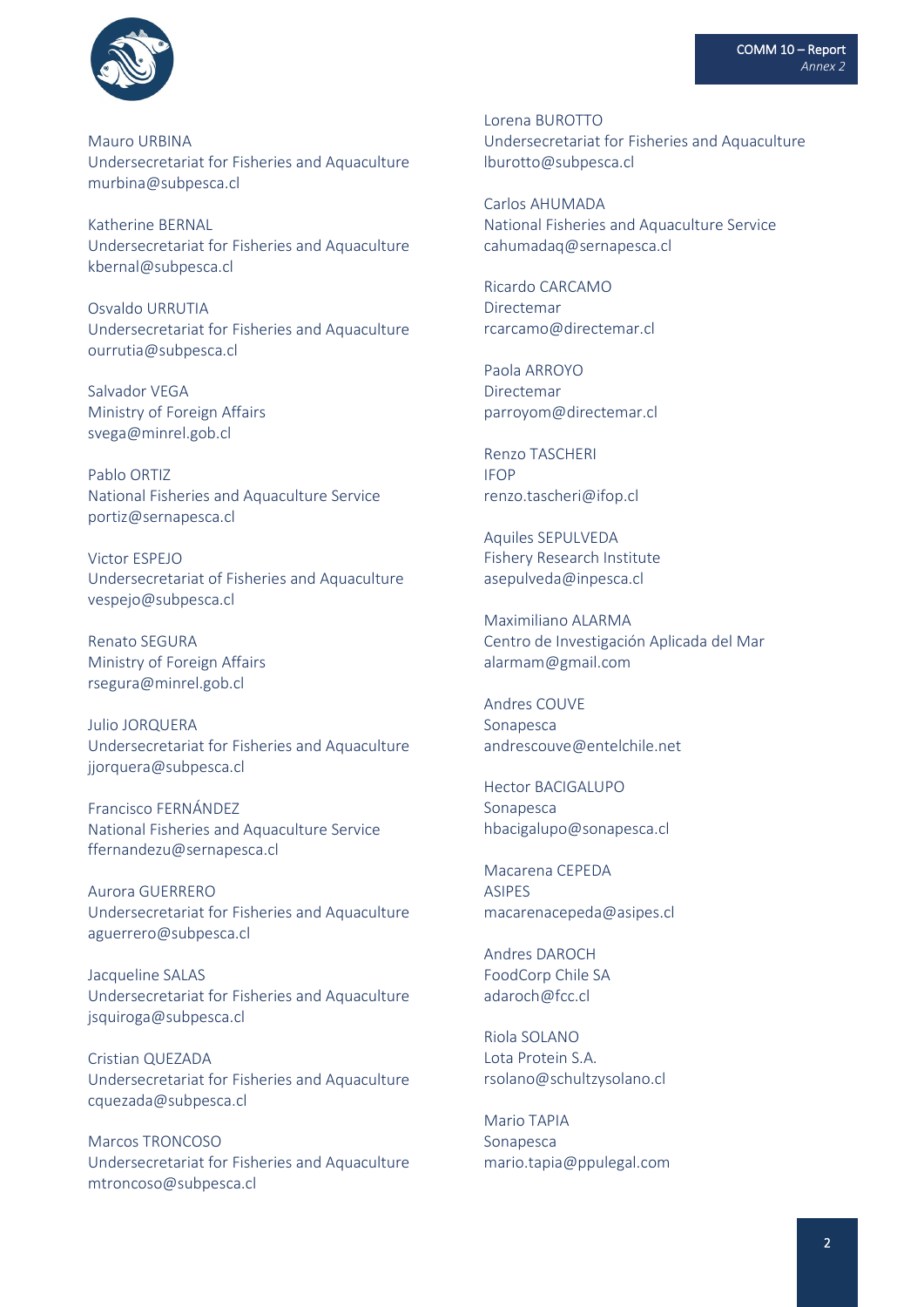

Cristian LABORDA **Consultant** cristian.laborda@celaborda.com

Miguel Angel ESCOBAR CORPESCA S.A. mescobar@corpesca.cl

### **CHINA**

Haiwen SUN Ministry of Agriculture and Rural Affairs bofdwf@126.com

Ce LIU China Overseas Fisheries Association liuce@cofa.net.cn

Gang LI Shanghai Ocean University g-li@shou.edu.cn

Meng WANG China Overseas Fisheries Association wangmeng@cofa.net.cn

## COOK ISLANDS

Kerrie ROBERTSON Ministry of Marine Resources k.robertson@mmr.gov.ck

Latishia MAUI Ministry of Marine Resources l.maui@mmr.gov.ck

Andrew JONES Ministry of Marine Resources a.jones@mmr.gov.ck

Chloe-Ane WRAGG Ministry of Marine Resources c.wragg@mmr.gov.ck

Stephen BROUWER Ministry of Marine Resources steve@saggitus.co.nz

Tiare-Renee NICHOLAS Ministry of Marine Resources t.nicholas@mmr.gov.ck

#### **CURA**

Nora YONG MENA International Affairs and Communications, MINAL nora.yong@minal.gob.cu

Gilda María DIEPPA SANABARIA Legal Department, MINAL gilda.dieppa@minal.gob.cu

Mercedes FERNANDEZ Legal Department, MINAL mercedes.fernandez@minal.gob.cu

#### **ECUADOR**

Andres ARENS Ministry of Production, Foreign Trade, Investment and Fisheries aarens@produccion.gob.ec

Dana ZAMBRANO Ministry of Production, Foreign Trade, Investment and Fisheries dzambranoz@produccion.gob.ec

Jose Isidro ANDRADE Ministry of Production, Foreign Trade, Investment and Fisheries jandrade@produccion.gob.ec

Rebeca ESPINOZA Ministry of Production, Foreign Trade, Investment and Fisheries respinoza@produccion.gob.ec

Edwin PINTO Ministry of Foreign Affairs t-epinto@cancilleria.gob.ec

Javier MENDOZA Ministry of Foreign Affairs jmendoza@cancilleria.gob.ec

Marcela RIVADENEIRA Ministry of Foreign Affairs jrivadeneira@cancilleria.gob.ec

Jorge COSTAIN Transmarina jcostain@transmarina.com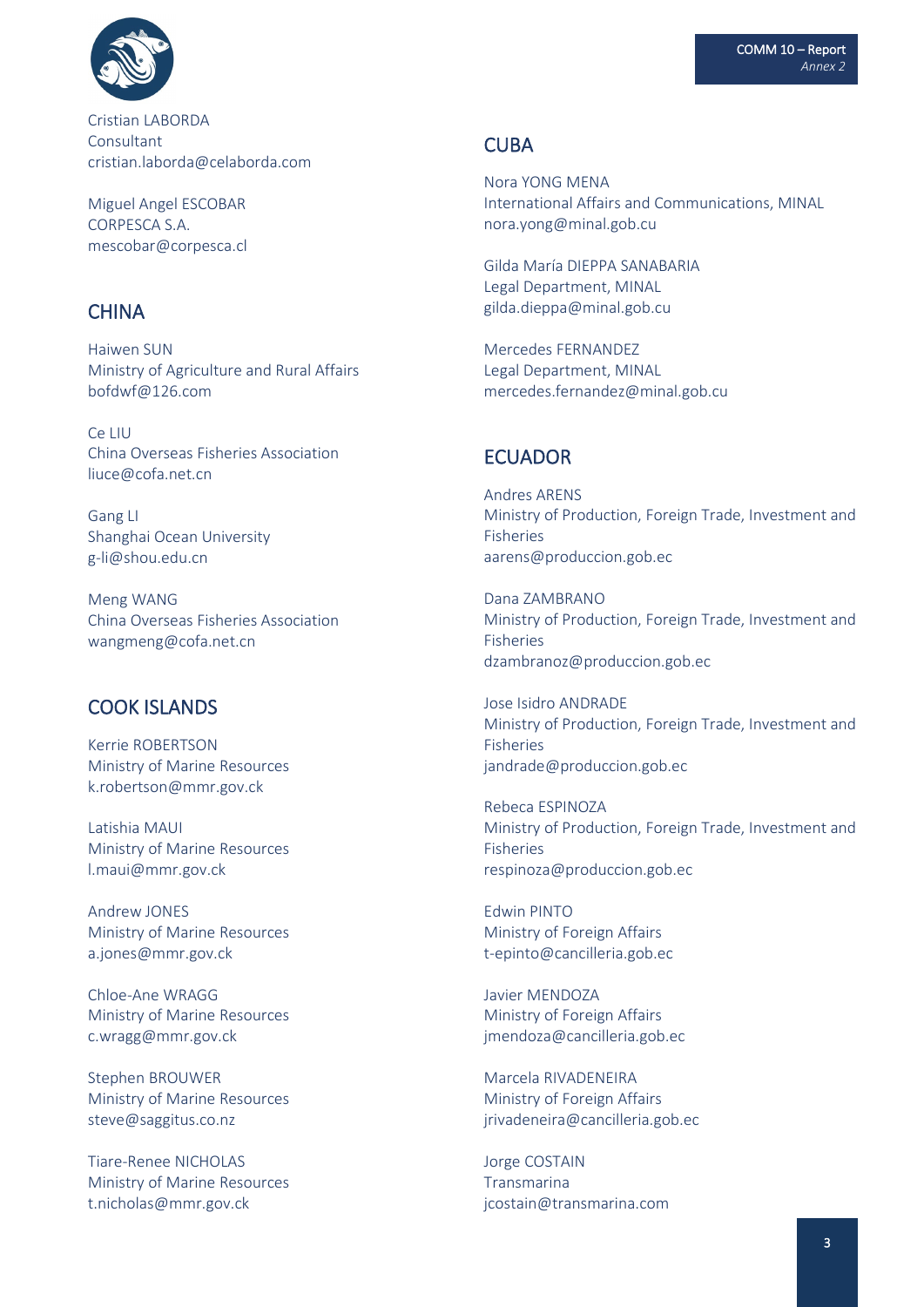

Guillermo MORAN Transmarina gamv6731@gmail.com

Rafael TRUJILLOS National Chamber of Fisheries rtrujillo@camaradepesqueria.ec

Maria Belen MONTESINOS **Transmarina** bmontesinos@tracendio.com

## EUROPEAN UNION

Fiona HARFORD European Commission fiona.harford@ec.europa.eu

Benoit MARCOUX European Commission benoit.marcoux@ext.ec.europa.eu

Niels HINTZEN Wageningen Marine Research niels.hintzen@wur.nl

Gema DE FRUTOS MAPA - Spain gdefrutos@mapa.es

Carmen MANCEBO MAPA - Spain cmancebo@mapa.es

Teresa MOLINA SCHMID MAPA - Spain tmolina@mapa.es

Jéróme CHLADEK German Federal Ministry of Food and Agriculture jerome.chladek@bmel.bund.de

Joanna CIAGADLAK-SOCHA Ministry of Agriculture and Rural Development, Poland joanna.ciagadlak-socha@minrol.gov.pl

Anna ROKOSZ Ministry of Agriculture and Rural Development, Poland anna.rokosz@minrol.gov.pl

Stanislaw KASPEREK General Sea Fisheries Inspectorate, Poland stanislaw.kasperek@girm.gov.pl

Ana SEDENKO Ministry of Agriculture, Lithuania ana.sedenko@zum.lt

Vilda GRIUNIENE Ministry of Agriculture, Lithuania vilda.griuniene@zum.lt

Rob BANNING Parlevliet & Van der Plas rba@pp-group.eu

Gerard VAN BALSFOORT Pelagic Freezer-trawler Association gbalsfoort@pelagicfish.eu

Emil REMISZ North Atlantic Producers Organization emil@paop.org.pl

Diederik PARLEVLIET Parlevliet & Van der Plas B.V. sec@pp-group.eu

Joost POMPERT Pesquerias Georgia SL, F/V Tronio joostpompert@georgiaseafoods.com

Aivaras LABANAUSKAS Atlantic High Sea Fishing Co. ala@pp-group.eu

Boguslaw SZEMIOTH North Atlantic Producers Organization szemioth@atlantex.pl

#### FAROE ISLANDS

Durita JÓANSDÓTTIR Ministry of Foreign Affairs and Culture duritalj@ummr.fo

Janet NORREGAARD Ministry of Fisheries janet.norregaard@fisk.fo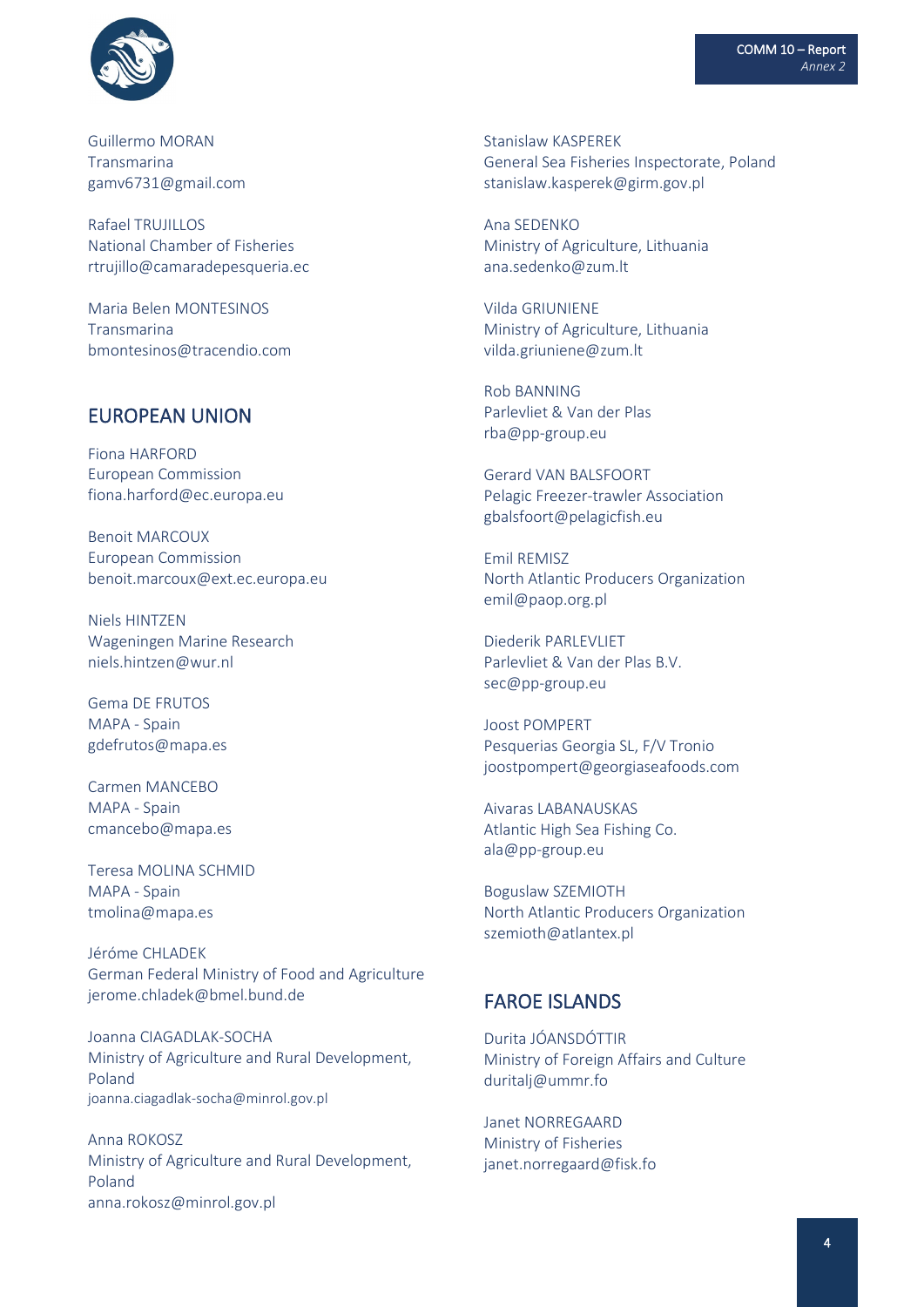

Jan Arge JACOBSEN Faroe Marine Resesarch Institute janarge@hav.fo

Per GULKLETT P/F Thor per@thor.fo

### **KOREA**

Geunryeong KIM Ministry of Oceans and Fisheries geunryeongkim@korea.kr

Ilkang NA Ministry of Oceans and Fisheries ikna@korea.kr

Eunjung KIM National Institute of Fisheries Science eunjungkim@korea.kr

Kyum Joon PARK National Institute of Fisheries Science mogas@korea.kr

Taerin KIM Fisheries Monitoring Centre shararak@korea.kr

Donghwan CHOE Korea Overseas Fisheries Association dhchoe@kosfa.org

Taehoon WON Korea Overseas Fisheries Cooperation Center 4indamorning@kofci.org

Soomin KIM Korea Overseas Fisheries Cooperation Center soominkim@kofci.org

Sohyun PARK National Fishery Products Quality Management Service readino@korea.kr

Kanghwi PARK JEONG IL CORP leopark@jeongilway.com Yoon Hyung KIM Dongwon Industries Co. Ltd. unhyung@dongwon.com

#### NEW ZEALAND

Geremy SCHOFIELD Ministry for Primary Industries geremy.schofield@mpi.govt.nz

Tiffany BOCK Ministry for Primary Industries tiffany.bock@mpi.govt.nz

Monique MESSINA Ministry for Primary Industries Monique.Messina@mpi.govt.nz

Marco MILARDI Ministry for Primary Industries marco.milardi@mpi.govt.nz

Abby HUTCHISON Ministry of Foreign Affairs and Trade abby.hutchison@mfat.govt.nz

Andy BIGGERSTAFF Ministry for Primary Industries andrew.biggerstaff@mpi.govt.nz

Jordan MURPHY Ministry for Primary Industries jordan.murphy@mpi.govt.nz

Shane GEANGE Department of Conservation sgeange@doc.govt.nz

Ruby MOYNIHAN MAGSIG Department of Conservation rmagsig@doc.govt.nz

Teall CROSSEN Department of Conservation tcrossen@doc.govt.nz

Kim DRUMMOND Te Ohu Kaimoana kim.drummond@teohu.maori.nz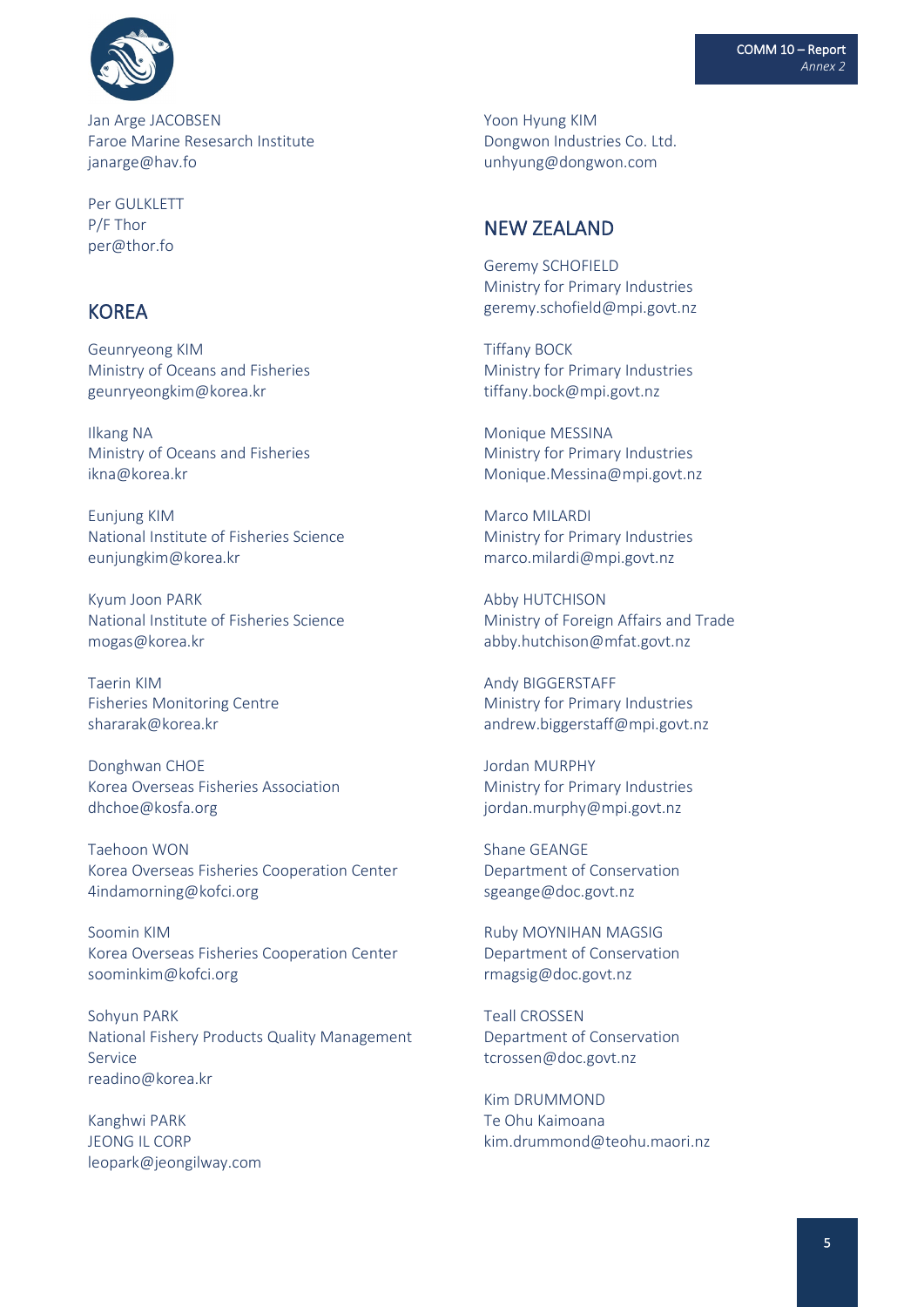

Colin SMITH Westfleet Fishing Ltd colin@westfleet.co.nz

### PERU

Mario CAVERO Ministerio de la Producción mcavero@produce.gob.pe

Ambassador Augusto ARZUBIAGA Ministry of Foreign Affairs [aarzubiaga@rree.gob.pe](mailto:aarzubiaga@rree.gob.pe)

Giancarlo LEON Ministerio de la Producción gleon@rree.gob.pe

Marilú BOUCHÓN Instituto del Mar del Peru mbouchon@imarpe.gob.pe

Dalia CHANG Ministerio de la Producción dchang@produce.gob.pe

Jianphier PLETICKOSIC Ministry of Foreign Affairs jpletickosichl@rree.gob.pe

Alejandro VELÁSQUEZ Ministerio de la Producción avelasquez@produce.gob.pe

Alejandra PAZ Ministry of Foreign Affairs apaz@rree.gob.pe

Walter BARRERA Ministerio de la Producción wbarrera@produce.gob.pe

Riter VARGAS Ministerio de la Producción rvargas@produce.gob.pe

Gertrudis QUIJADA Ministerio de la Producción gquijada@produce.gob.pe

Albina RUIZ Ministerio de la Producción aruizr@produce.gob.pe

Jose MUÑOZ Ministerio de la Producción jmunoza@produce.gob.pe

Ana ALEGRE Instituto del Mar del Peru palegre@imarpe.gob.pe

Pablo MARÍN Instituto del Mar del Peru pmarin@imarpe.gob.pe

Giovanna SOTIL Instituto del Mar del Peru gsotil@imarpe.gob.pe

Juan ARGÚELLES Instituto del Mar del Peru jarguelles@imarpe.gob.pe

Daniel GRADOS Instituto del Mar del Peru dgrados@imarpe.gob.pe

Jimena MENDOZA Instituto del Mar del Peru jimendoza@imarpe.gob.pe

Sandra CAHUIN Instituto del Mar del Peru scahuin@imarpe.gob.pe

#### RUSSIAN FEDERATION

Dmitry KREMENYUK Federal Agency for Fisheries d.kremenyuk@fishcom.ru

Aleksandr NESTEROV Federal Research Institute of Fisheries and Oceanography (VNIRO) nesterov@atlantniro.ru

Elena TROSHINA Centre for Fishery Monitoring and Communications etroshina.vlf@cfmc.ru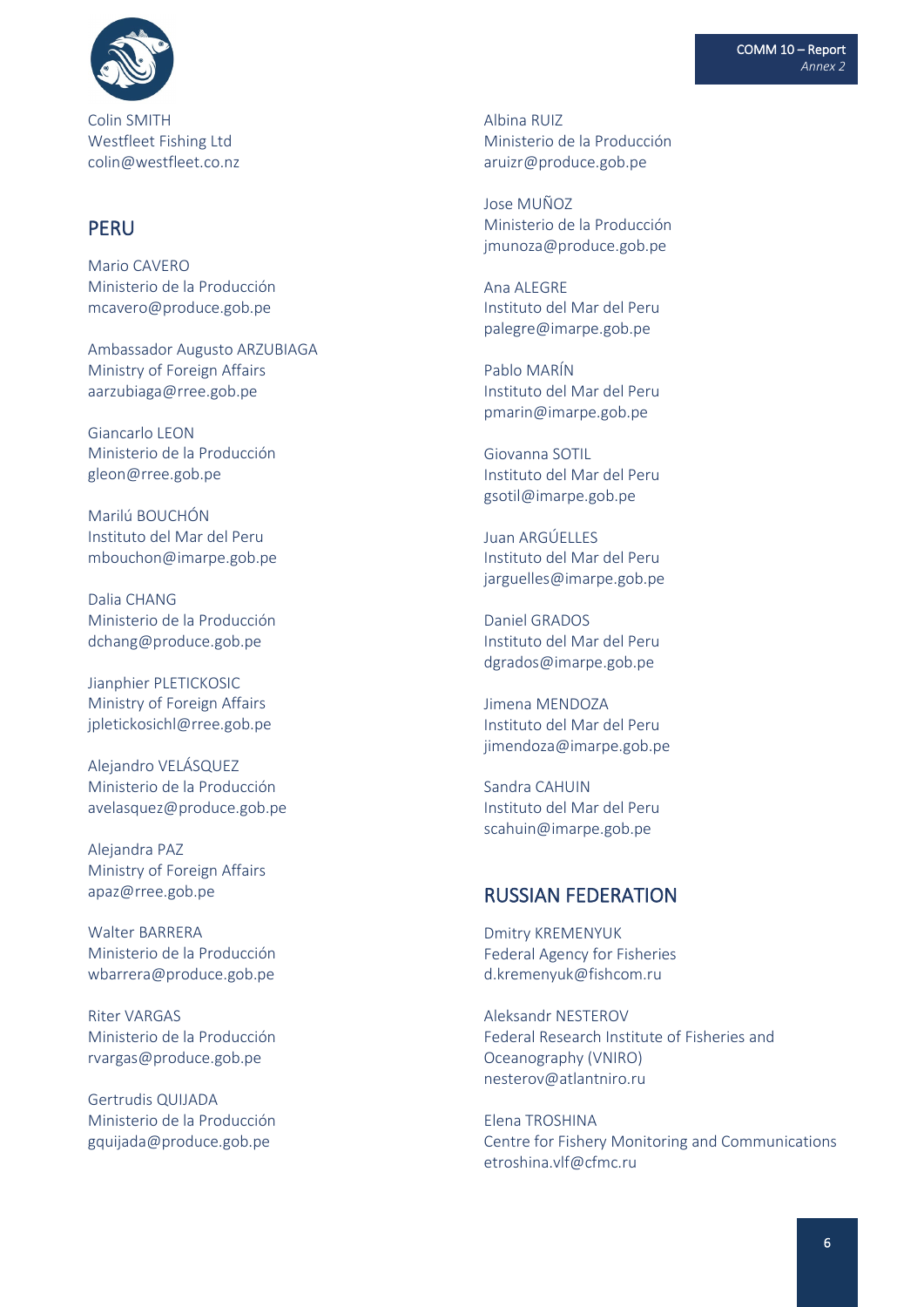

Efim GERBER Federal Research Institute of Fisheries and Oceanography (VNIRO) neptun@atlantniro.ru

Grigory MASLYANKIN Federal Research Institute of Fisheries and Oceanography (VNIRO) maslyankin@atlantniro.ru

Mikhail LARIONOV Murmansk Trawl Fleet lm@noreboafrica.com

### CHINESE TAIPEI

Ming-Fen WU Fisheries Agency mingfen@ms1.fa.gov.tw

Yen-Kai CHEN Department of International Organisations ykchen@mofa.gov.tw

Han-Ching CHUANG Fisheries Agency [hanching@ms1.fa.gov.tw](mailto:hanching@ms1.fa.gov.tw)

Shih-Chin CHOU Fisheries Agency shihcin@ms1.fa.gov.tw

Shih-Ming KAO National Sun Yat-Sen University kaosm@udel.edu

Fang-Chia HSU Overseas Fisheries Development Council melody0555@ofdc.org.tw

Tzu-Yao CHEN Department of International Organisations tychen01@mofa.gov.tw

### UNITED STATES OF AMERICA

Michael TOSATTO NOAA Fisheries michael.tosatto@noaa.gov Colin BRINKMAN US Department of State brinkmancc@state.gov

Michael BRAKKE NOAA Fisheries, Office of International Affairs and Seafood Inspection michael.brakke@noaa.gov

Elizabeth O'SULLIVAN NOAA Fisheries elizabeth.osullivan@noaa.gov

Emily REYNOLDS NOAA Fisheries emily.reynolds@noaa.gov

Emily CRIGLER NOAA Fisheries emily.crigler@noaa.gov

Kristen CALDWELL US Coast Guard kristen.b.caldwell@uscg.mil

Laura CIMO NOAA Fisheries Office of International Affairs and Seafood Inspection laura.cimo@noaa.gov

Martina SAGAPOLU NOAA Fisheries Office of Law Enforcement martina.sagapolu@noaa.gov

Terry BOONE NOAA Fisheries Office of Law Enforcement terry.boone@noaa.gov

John SYSLO NOAA Fisheries john.syslo@noaa.gov

Katheryn PATTERSON NOAA Fisheries katheryn.patterson@noaa.gov

Archie SOLIAI Western Pacific Regional Fishery Management Council archie.soliai@gmail.com

Mark FITCHETT Western Pacific Regional Fishery Management Council mark.fitchett@wpcouncil.org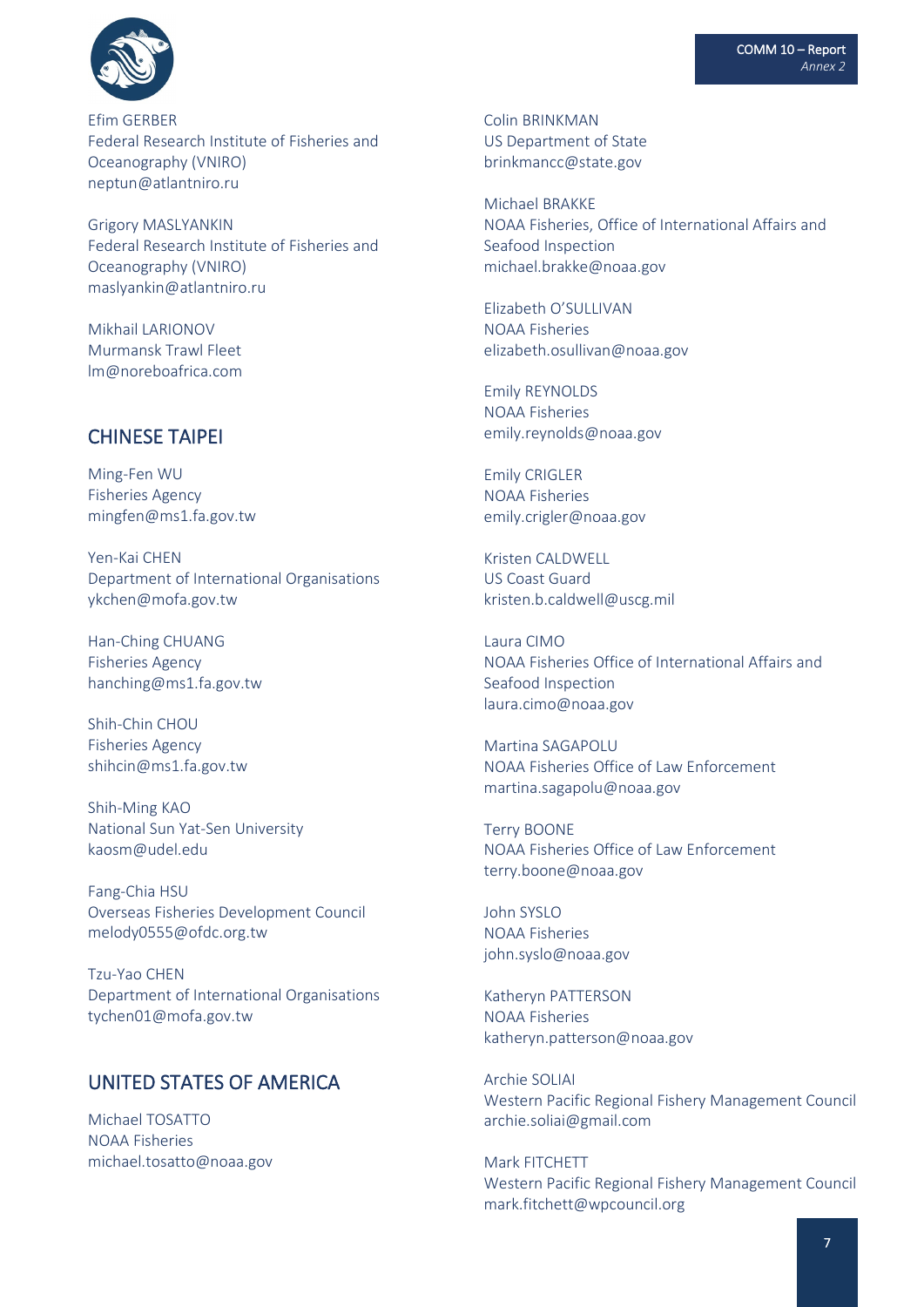

### VANUATU

Gerry GEEN Vanuatu Fisheries ggeen@bigpond.net.au

Tony ZUANICH Unimed Glory SA tony@unimedshipping.com

# **CNCPs**

### CURACAO

Ramon CHONG Ministry of Economic Development ramon.chong@gobiernu.cw

Stephen MAMBI Ministry of Economic Development stephen.mambi@gobiernu.cw

Michael SUAREZ Ministry of Economic Development michael.suarez@gobiernu.cw

#### LIBERIA

Francis BOIMAH National Fisheries and Aquaculture Authority fboimah@nafaa.gov.lr

### PANAMA

Flor TORRIJOS Aquatic Resources Authority ftorrijos@arap.gob.pa

Raúl DELGADO Aquatic Resources Authority rdelgado@arap.gob.pa

Mario AGUILAR Aquatic Resources Authority [meaguilar@arap.gob.pa](mailto:meaguilar@arap.gob.pa)

Vivian QUIROS Aquatic Resources Authority vquiros@arap.gob.pa

Rudick KANT Aquatic Resources Authority rkant@arap.gob.pa

#### INTER GOVERNMENTAL ORGANISATIONS

#### ACWL

Christian VIDAL LEON Advisory Centre on WTO Law christian.vidal@acwl.ch

#### **CPPS**

Marcelo NILO Permanent Commission for the South Pacific mnilo@cpps-int.org

# FAO

William EMERSON NFIDD - FAO william.emerson@fao.org

Anthony THOMPSON NFIDD - FAO anthony.thompson@fao.org

#### IATTC

Shane GRIFFITHS Inter-American Tropical Tuna Commission sgriffiths@iattc.org

Brad WILEY Inter-American Tropical Tuna Commission bwiley@iattc.org

#### UNEP

Miriam BALGOS UNEP – Global Ocean Forum mbalgos@globaloceanforum.com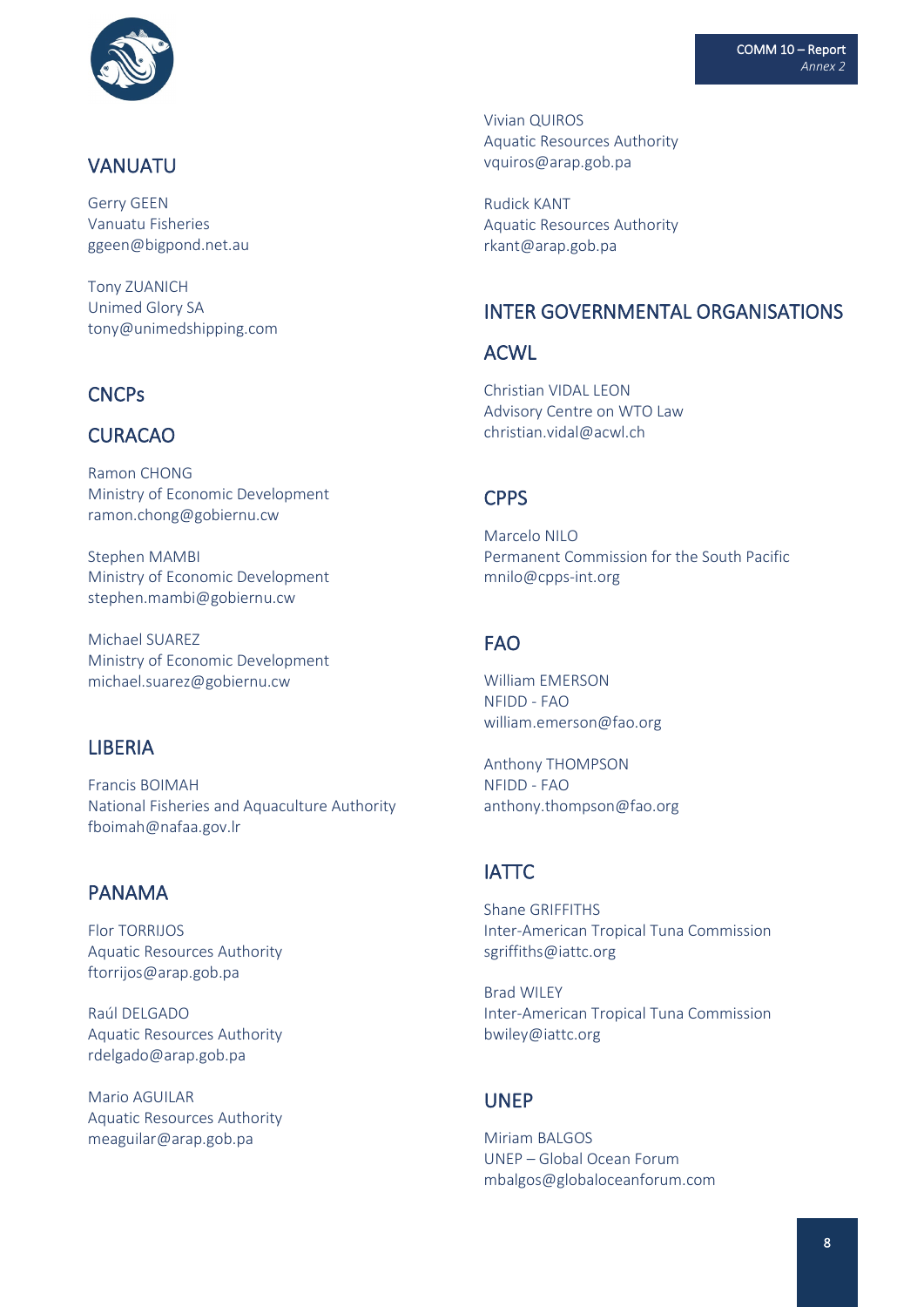

# NON-GOVERNMENTAL ORGANISATIONS

### ANCORS

Ruth DAVIS Australian National Centre for Ocean Resources and Security rdavis@uow.edu.au

Quentin HANICH Australian National Centre for Ocean Resources and Security hanich@uow.edu.au

Bianca HAAS Australian National Centre for Ocean Resources and Security bhaas@uow.edu.au

## **CALAMASUR**

Alfonso MIRANDA Sociedad Nacional de Industrias alfonso.miranda@pezex.pe

Dario ALVITES PERUPEZ alvites@perupez.com

Edwin HOUGHTON ARAMARPA Paita hougross@hotmail.com

Gerardo CARRERA Produmar gcarrera@produmar.com

Pedro SILVA Cooperativas La Islilla y La Tortuga pesilmin@hotmail.com

Rubén ROJAS ALMAR SPA gerencia@almarspa.cl

Juan BAYONA APADEXPO - Parachique La Bocana apadexpoparachique@hotmail.com Juan BAYONA APADEXPO - Parachique La Bocana apadexpoparachique@hotmail.com

Bernal CHAVARRIA Sustainable Fisheries Partnership bchavarria@lsg-cr.com

Stefany ROJAS Sustainable Fisheries Partnership stefany.rojas@sustainablefish.org

Renato GOZZER Sustainable Fisheries Partnership renato.gozzer@sustainablefish.org

Hugo ALSINA Sustainable Fisheries Partnership hugo.alsina@protonmail.ch

Luz MONTALVAN Sustainable Fisheries Partnership lma.traduccion@gmail.com

#### DSCC

Duncan CURRIE Deep Sea Conservation Coalition duncan@globelaw.com

Barry WEEBER Deep Sea Conservation Coalition baz.weeber@gmail.com

Mathew GIANNI Deep Sea Conservation Coalition matthewgianni@gmail.com

Karli THOMAS Deep Sea Conservation Coalition savethefush@gmail.com

## **FCO**

Catherine WALLACE Environment and Conservation Organisations of NZ cath.wallace10@gmail.com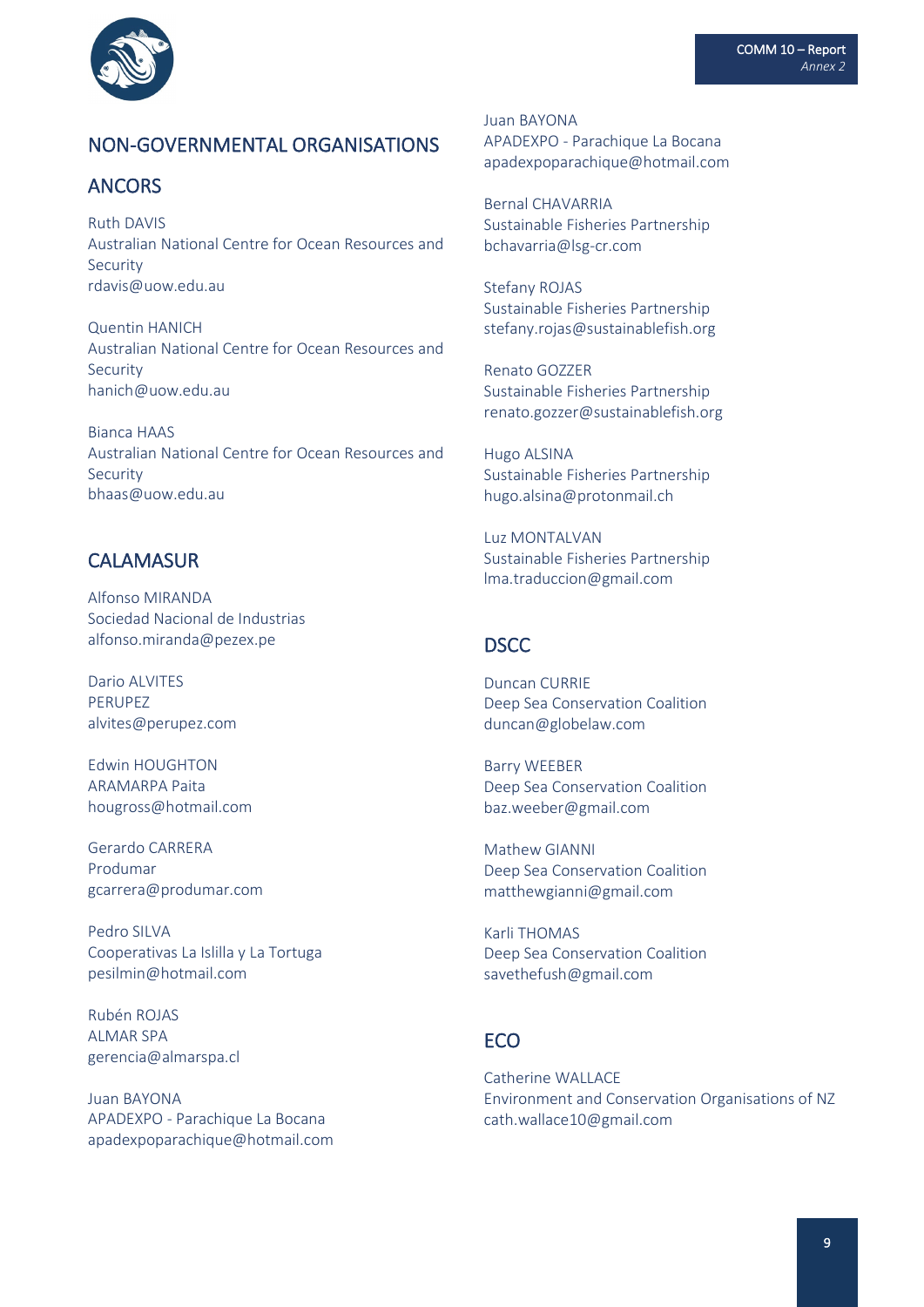

Samuel AMOROS Environmental Defense Fund samoros@edf.org

# **HSFG**

Andy SMITH High Seas Fisheries Group andy@latsouth.co.nz

Dean JURASOVICH Sanford [djurasovich@sanford.co.nz](mailto:djurasovich@sanford.co.nz)

Jack FENAUGHTY High Seas Fisheries Group jack@silvifishresources.com

Charles HEAPHY Sealord Group Ltd [charles.heaphy@sealord.co.nz](mailto:djurasovich@sanford.co.nz)

David MIDDLETON Pisces Research Limited david@pisces.nz

## IMCS Network

Mark YOUNG International MCS Network myoung@imcsnet.org

#### **PFW**

Elizabeth KARAN PEW Sustainability Trusts ekaran@pewtrusts.org

Grace REVILLE PEW Sustainability Trusts ereville@pewtrusts.org

## MSC

Rodrigo POLANCO Marine Stewardship Council rodrigo.polanco@msc.org

#### OBSERVER STATES

#### BELIZE

Valarie LANZA Belize High Seas Fisheries valerie.lanza@bhsfu.gov.bz

Robert ROBINSON Belize High Seas Fisheries robert.robinson@bhsfu.gov.bz

Abilio DOMINGUEZ International consultant abilio.dominguez@int-marconsult.com

#### **JAPAN**

Takaaki UMEDA Fisheries Agency of Japan takaaki umeda470@maff.go.jp

Kyutaro YASUMOTO Fisheries Agency of Japan kyutaro\_yasumoto890@maff.go.jp

Sayako TAKEDA Fisheries Agency of Japan sayako\_takeda590@maff.go.jp

# **OTHERS**

# INVITED EXPERTS

Guan OON CLS OCEANIA Pty Ltd guan@clsoceania.com

#### SPRFMO CHAIRPERSONS

Andrew WRIGHT CTC Chairperson andrew.wright@mpi.govt.nz

Jimmy VILLAVICENCIO FAC Chairperson jvillavicencio@v-a.com.ec